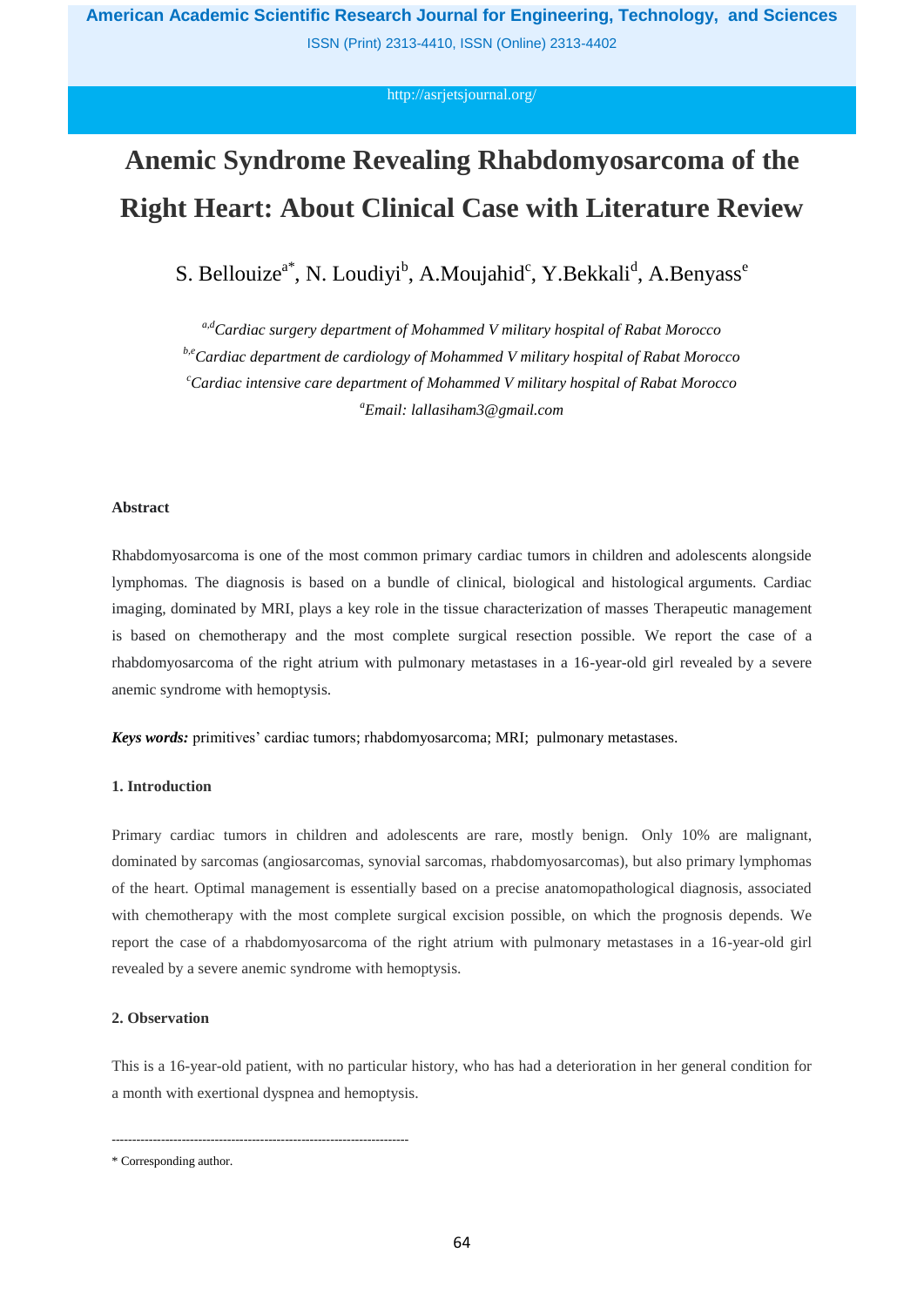Objective clinical examination of the discolored conjunctivae with clearly perceived heart sounds without murmur, but crackles at the bases of the lungs Chest x-ray found cardiomegaly with multiple bilateral alveolointerstitial opacities Biologically, there is an iron deficiency anemia at  $6 \text{ g } / \text{ dl}$ . The CT scan of the chest revealed scattered nodular hyperdense lung lesions with clear borders evoking metastases with alveolar hemorrhage, associated with the presence of a parietal process of the right atrium measuring 35 mm in thickness extended over 65 mm reaching contact. from the mouth of the superior vena cava. Transthoracic echocardiography has objectified a dilated right auricle seat of a mass of heterogeneous structure and regular contour, measuring 24/34 mm, with invasion of the free wall of the RV, whose function is altered, associated with a pericardial effusion of low abundance, with good systolic function of the left ventricle at 60%. Cardiac MRI revealed the presence of a mass from the right atrium extended to the right ventricle, with regular outline, isointense on T1-weighted anatomical sequences, hyperintense on T2 STIR, with heterogeneous enhancement after injection of gadolinium. After blood transfusion and respiratory stabilization (Corticotherapy, antibiotic therapy and NIV sessions), the patient was operated. Per operatively, the heart is the site of a tumor of the right atrium extending towards he right atrioventricular sulcus and towards the superior vena cava measuring 7/5 cm. After a right atriotomy near the right atrioventricular sulcus, total resection of the tumor was performed and installation of a heterologous pericardial patch restoring the lateral wall of the right atrium. The histological and immunohistochemical study came back in favor of a rhabdomyosarcoma. The postoperative course was marked by alveolar hemorrhage requiring massive transfusions with vasoactive drugs and vasopressors. The evolution was marked by severe respiratory failure leading to death despite resuscitation maneuvers.



**Figure 1:** Preoperative CT scan, 4-cavity section. Tumor of the right auricle, developed at the expense of its free edge.



Figure 2: Pulmonary CT showing pulmonary metastases and alveolar hemorrhage.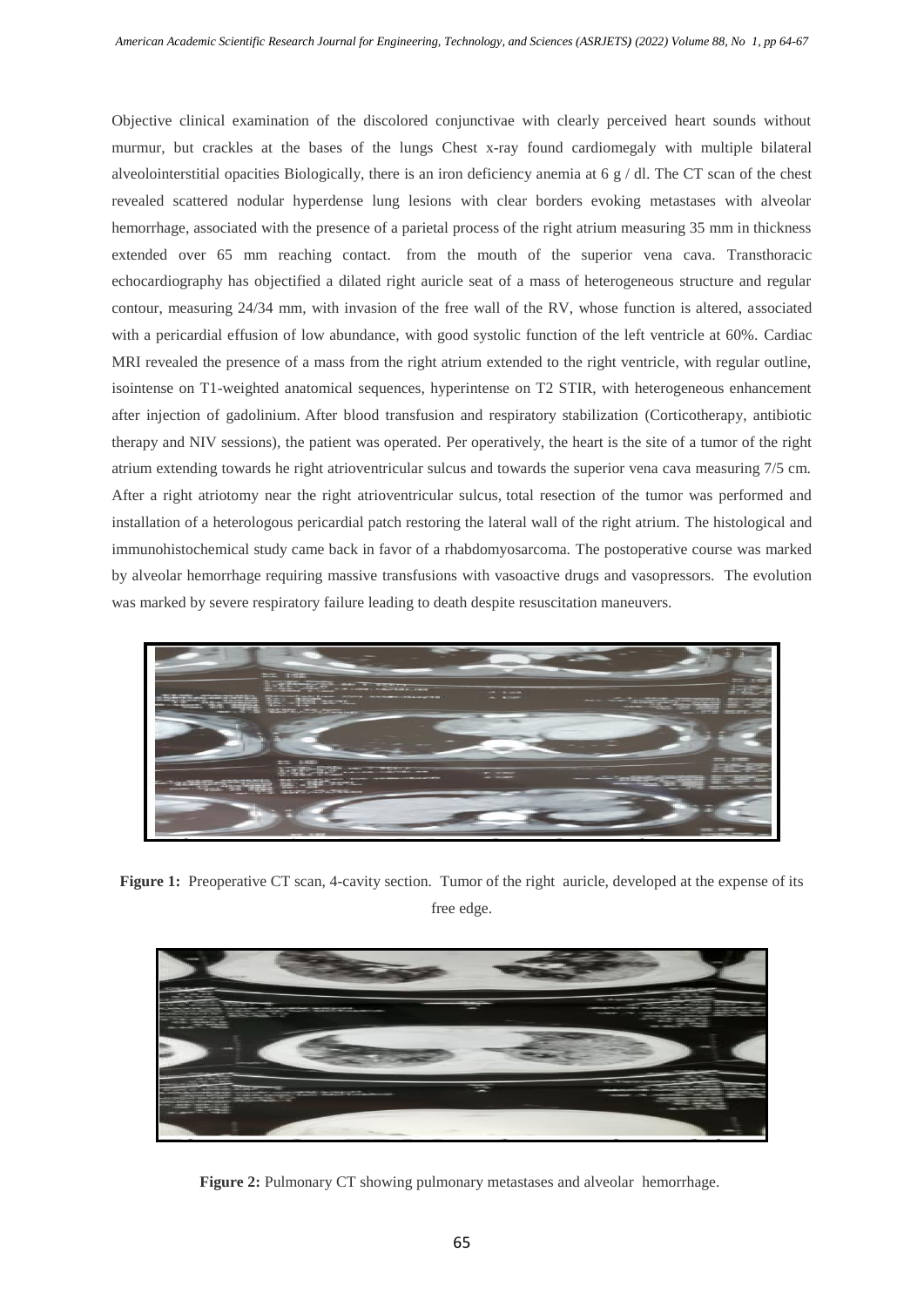

Figure 3: Cardiac MRI: T1-weighted dark blood anatomical sequences.



Figure 4: macroscopic appearance of the tumor of the right atrium during surgery.

# **3. Discussion**

Cardiac tumors in children and adolescents represent a heterogeneous group of rare diseases, with an estimated prevalence between 0.0017 and 0.28%. [1,2]. These are most often benign tumors. Malignant tumors are either sarcomas or lymphomas. Primary cardiac tumors in children present a variety of clinical symptoms and are often revealed by locoregional complications (signs of heart failure, rhythm and conduction disorders, tamponade, pulmonary or systemic thromboembolic manifestations) or general (altered general condition, fever, arthralgia).

Trans thoracic echocardiography and trans esophageal echocardiography play an essential role in the diagnosis, making it possible to specify the location of the tumor, its relationships, and its characteristics (echogenicity´, heterogeneity´, dimensions, limits, infiltrating character). Cross-sectional imaging (CT scan and cardiac MRI) is the cornerstone both for diagnosis and for pre-therapeutic management thanks to the tissue characterization of the masses using the different image acquisition modes (anatomical blood sequences T1-, T2-weighted, fat